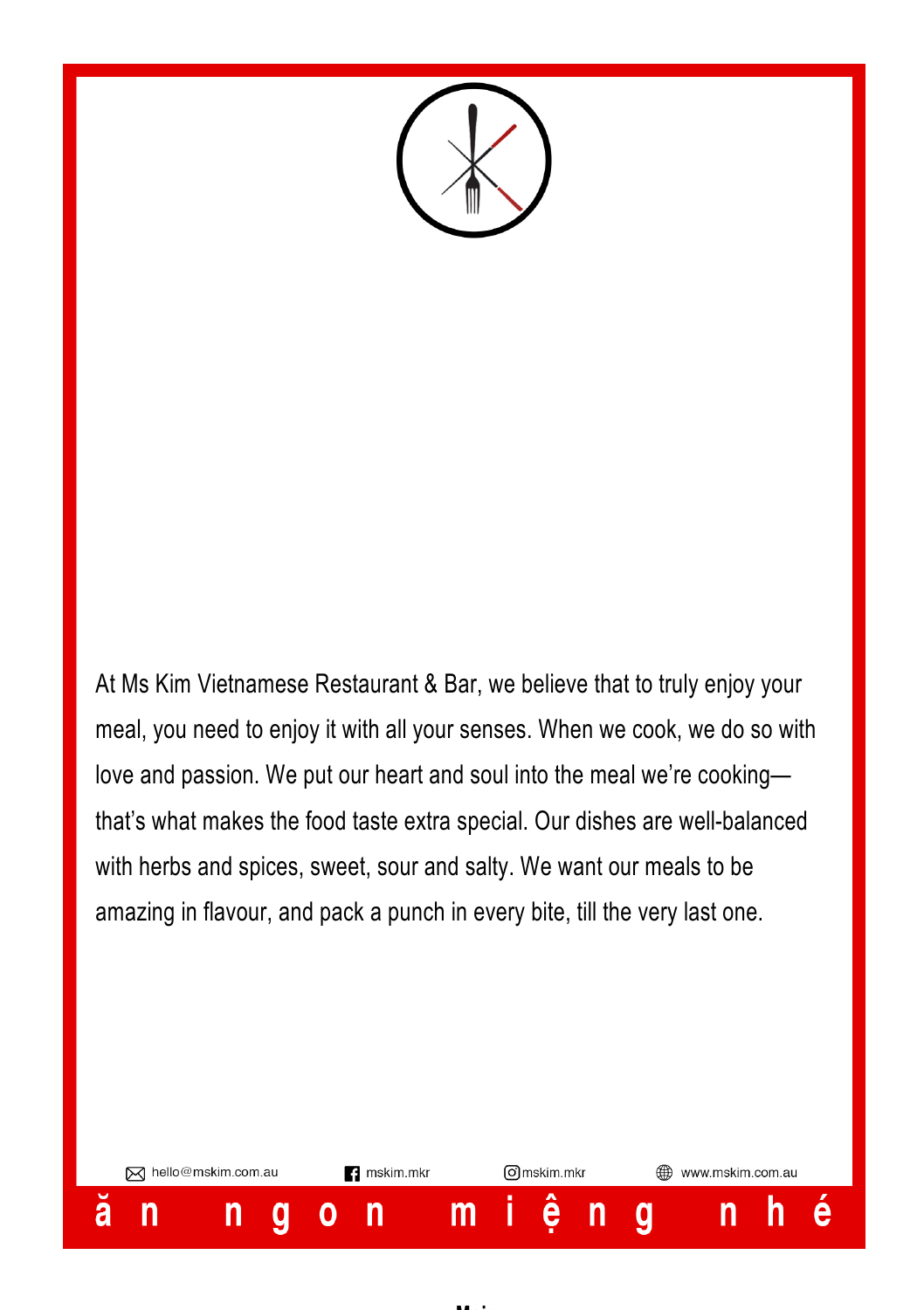

# **Taste test**

## **Feed me msKim**

 Can't decide? Just let msKim feed you a selection of favourite dishes, \$65 or \$85 per head. Minimum two.

Enjoy the experience of different flavours.

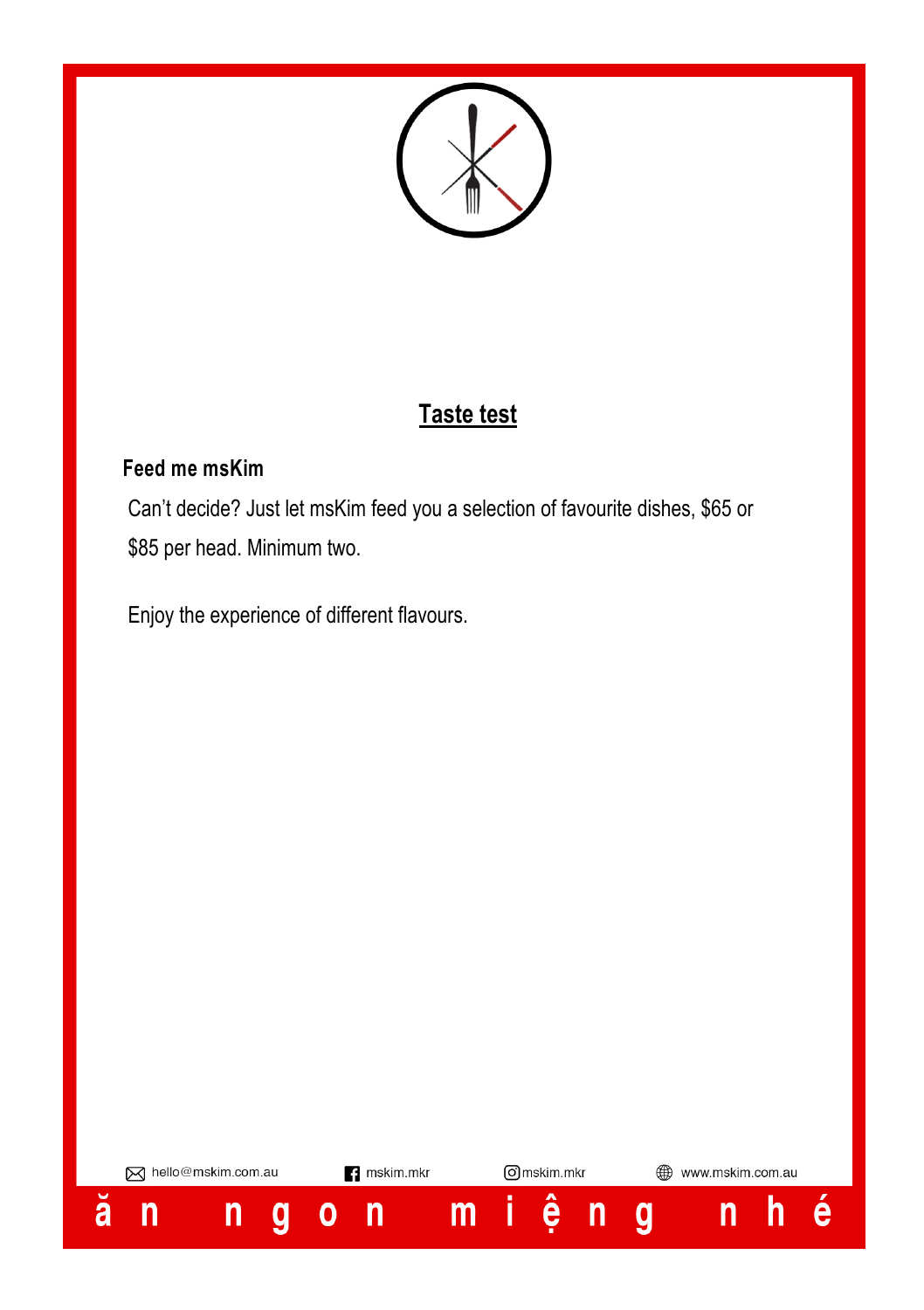

## **Entrée**

## **Spring rolls-**

Pork & prawn, pork mince, prawn mince, selected vegetables-- \$18.9

Vegetarian, mushrooms mixed with root vegetables-- \$18.9

#### **Rice paper rolls-**

Roast pork, in house roasted pork, vermicelli, lettuce, pickles, herbs-- \$18.9 gf

Wagyu beef, marinated lemon grass beef, vermicelli, lettuce, herbs -- \$19.9

Vegetarian, mushrooms, vegetable mix, vermicelli, lettuce, pickles -- \$18.9 gf

## **Vietnamese pancake-**

 Pork & prawn, beansprouts, Vietnamese lettuce, pickles, mixed herbs served with msKim nuoc mam-- \$24.9 gf

Vegetarian- mixed vegetables, mushrooms, bean sprouts, lettuce, pickles -- \$24.9 gf

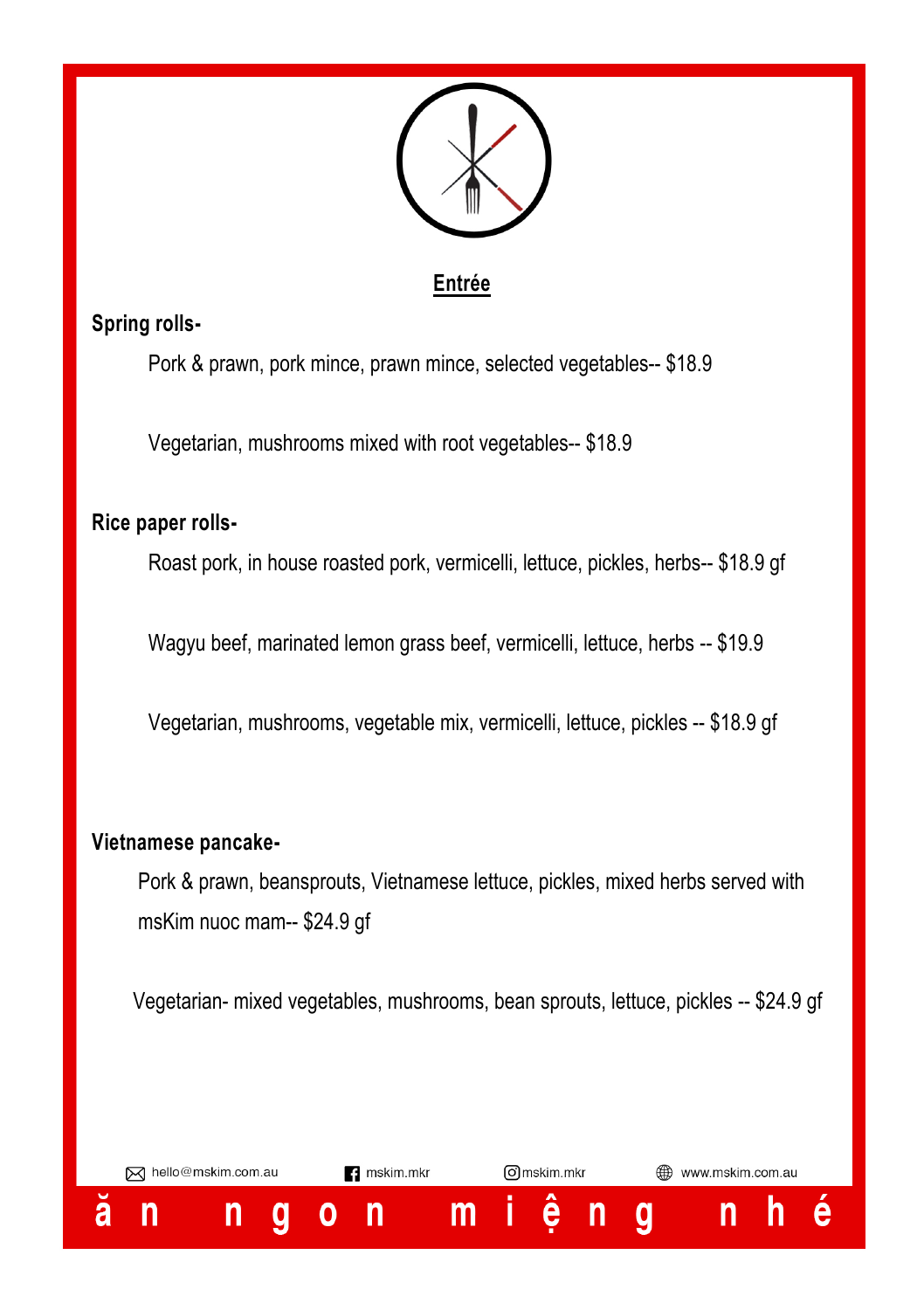



#### **Crispy chicken wings-**

Winglets with chilli coriander dressing and Asian salad--\$19.9 gf

#### **Grilled tiger prawns-**

Grilled prawns served with sweet and sour dressing--\$21.9 gf

#### **Bo la lot-**

Beef wrapped in betel leaf, rice noodle cake, lettuce and Vietnamese herbs--\$24.9 gf

#### **Roast pork banh mi-**

msKim roasted pork, Asian salad, served in soft buns --\$18.9

#### **Chao Tom-**

Prawns on sugarcane stick, rice noodle cake, Vietnamese herbs and pickles--\$24.9 gf

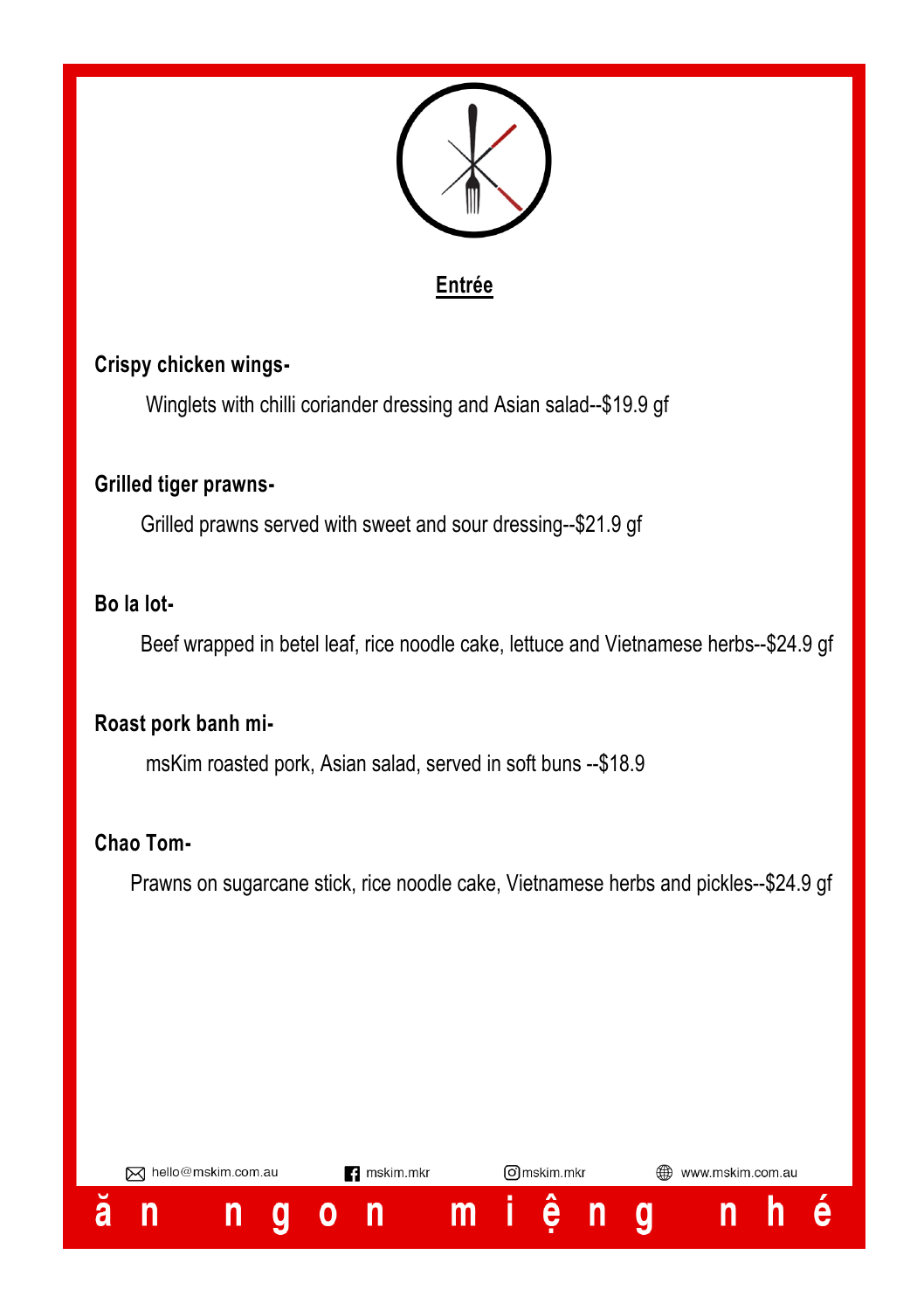

**Main**

#### **Tamarind Prawns-**

Whole prawns, tamarind sauce, steam rice-- \$32.9 gf

#### **Sticky Pork Ribs-**

Selected cut pork ribs served with apple salad-- \$33.9 gf

#### **Vietnamese Chicken rice-**

Herbal rice, chicken Asian salad served with ginger sauce—\$23.9 gf

#### **Vietnamese Beef Stew-**

Slow cooked beef, sour dough bread-- \$30.9 gf sub for steam rice

#### **Grilled Pork rice-**

Grilled pork fillet, steam rice, Asian salad--\$23.9

#### **MsKim Omelette-**

ă

n

Pork, prawn, vegetable, herb and salad-- \$26.9 gf

#### **Vietnamese Beef Steak-**

M hello@mskim.com.au

n

Q

O

 Australian wagyu porterhouse, roasted potatoes, sweet potatoes and greens served on a hot plate.-- \$58.9 qf

 $m$ 

**可mskim.mkr** 

ê

n

g

www.mskim.com.au

 $\mathsf{n}$ 

h

e

mskim.mkr

n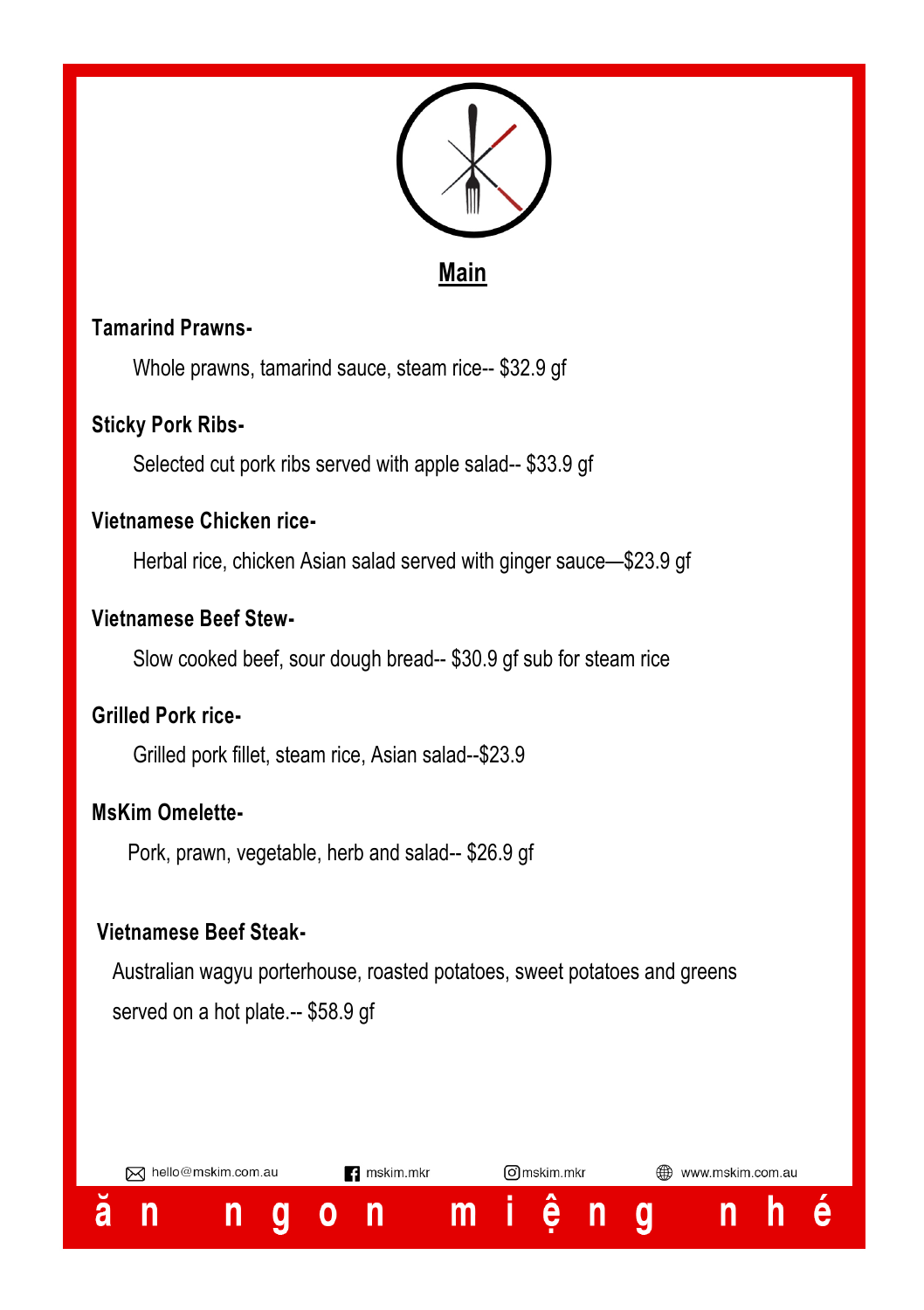

## **Lamb Cutlets-**

Marinated lamb cutlets, mint sauce, Asian salad-- \$33.9gf

#### **Salt and Pepper Calamari-**

Calamari, charred orange salad, msKim dressing-- \$27.9

## **Rack of Lamb ribs-**

Lamb ribs, mint cucumber salad--\$32.9

#### **Braised Ginger Chicken-**

Slow cooked chicken Maryland, garlic, onion, shallots, ginger-- \$25.9 gf

#### **Barramundi clay pot-**

Barramundi fillets, caramelised sauce, mixed spices-- \$34.9 gf

#### **Stir fry-**

Beef or Pork (gf) or Chicken (gf) with mixed vegetables--\$28.9

#### **Congee**-

Seafood--\$32.9 Roast Pork--\$26.9 Chicken--\$25.9 gf

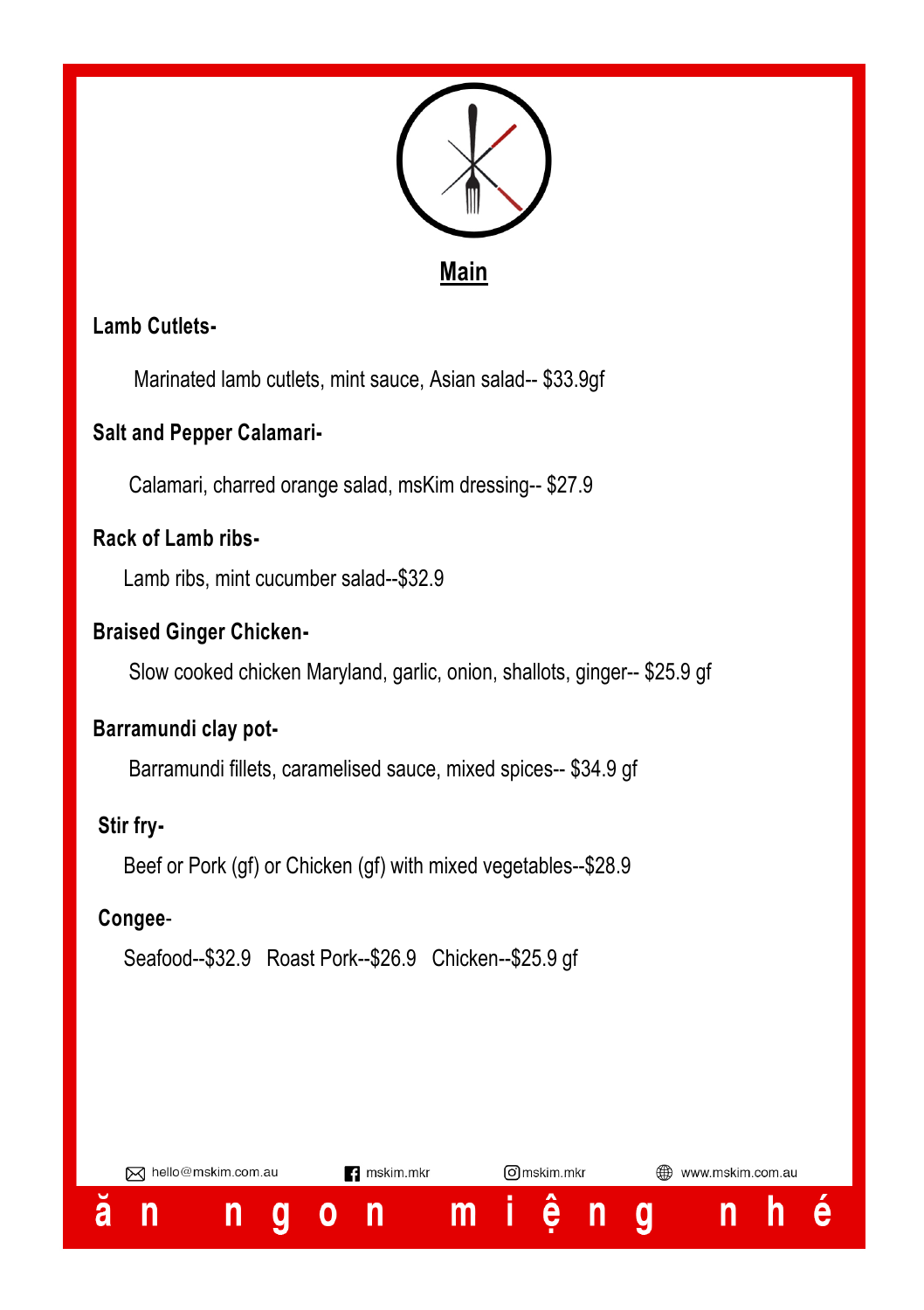

## **Vermicelli noodle salad-**

Noodles, lettuce, mixed herbs, nuoc mam

Wagyu beef--\$24.9

Roast pork--\$23.9 gf

## **Chicken Salad-**

Chicken, Asian salad, fresh prawn crackers—25.9

## **Paw Paw and Mango Salad-**

Wagyu beef, pawpaw, mango, pickles, herbs, msKim dressing-- \$27.9

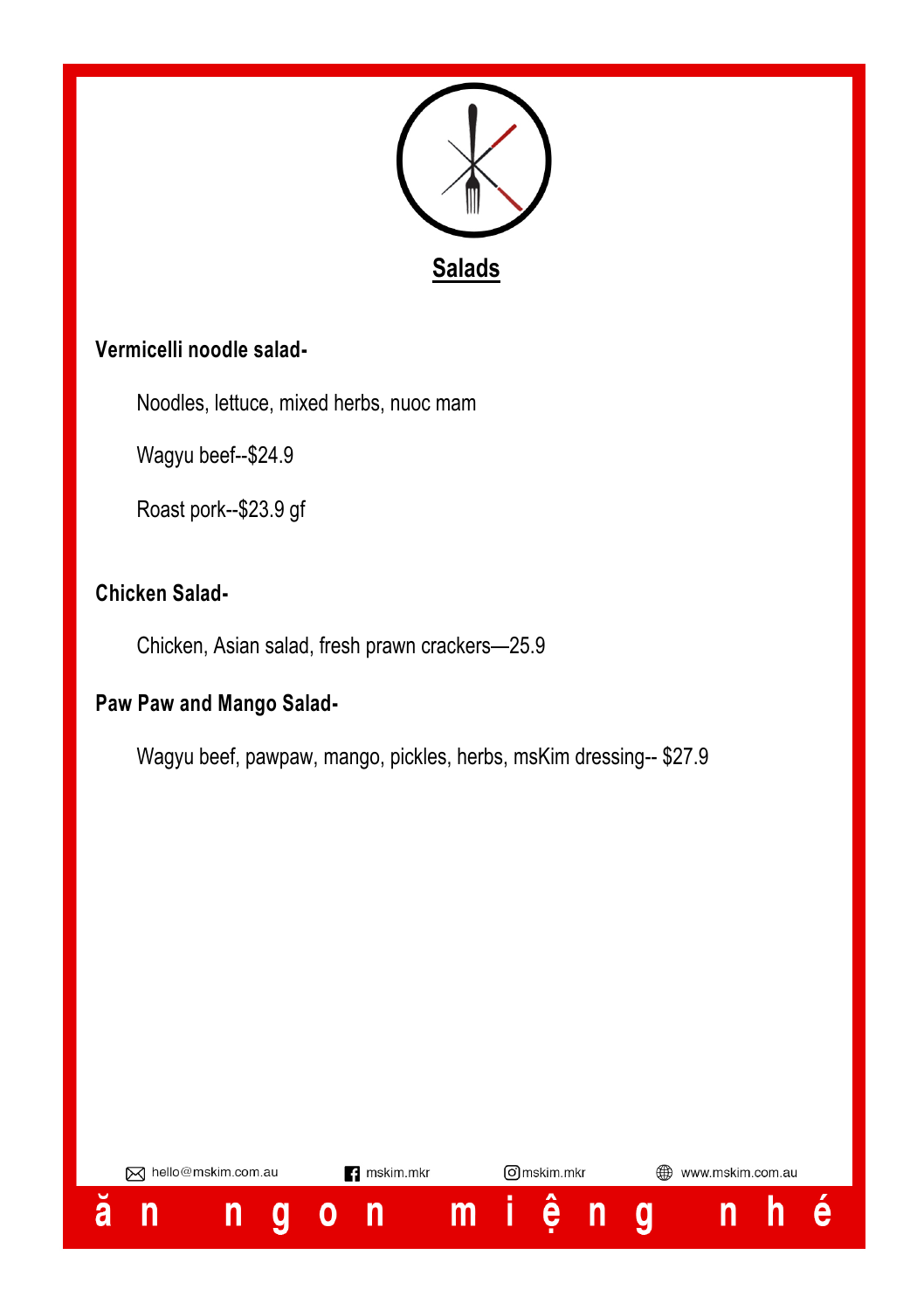

## **Soups**

## **Beef Pho-**

Three different cuts of beef, rice noodles, bean sprouts, basil--\$21.9

## **Wonton soup-**

Pork and prawn wonton served in chicken broth--\$23.9

## **Pork and Prawn Mustard Leaf Soup-**

Pork and prawn meat balls, mustard leaf, chicken broth-- \$27.9 gf

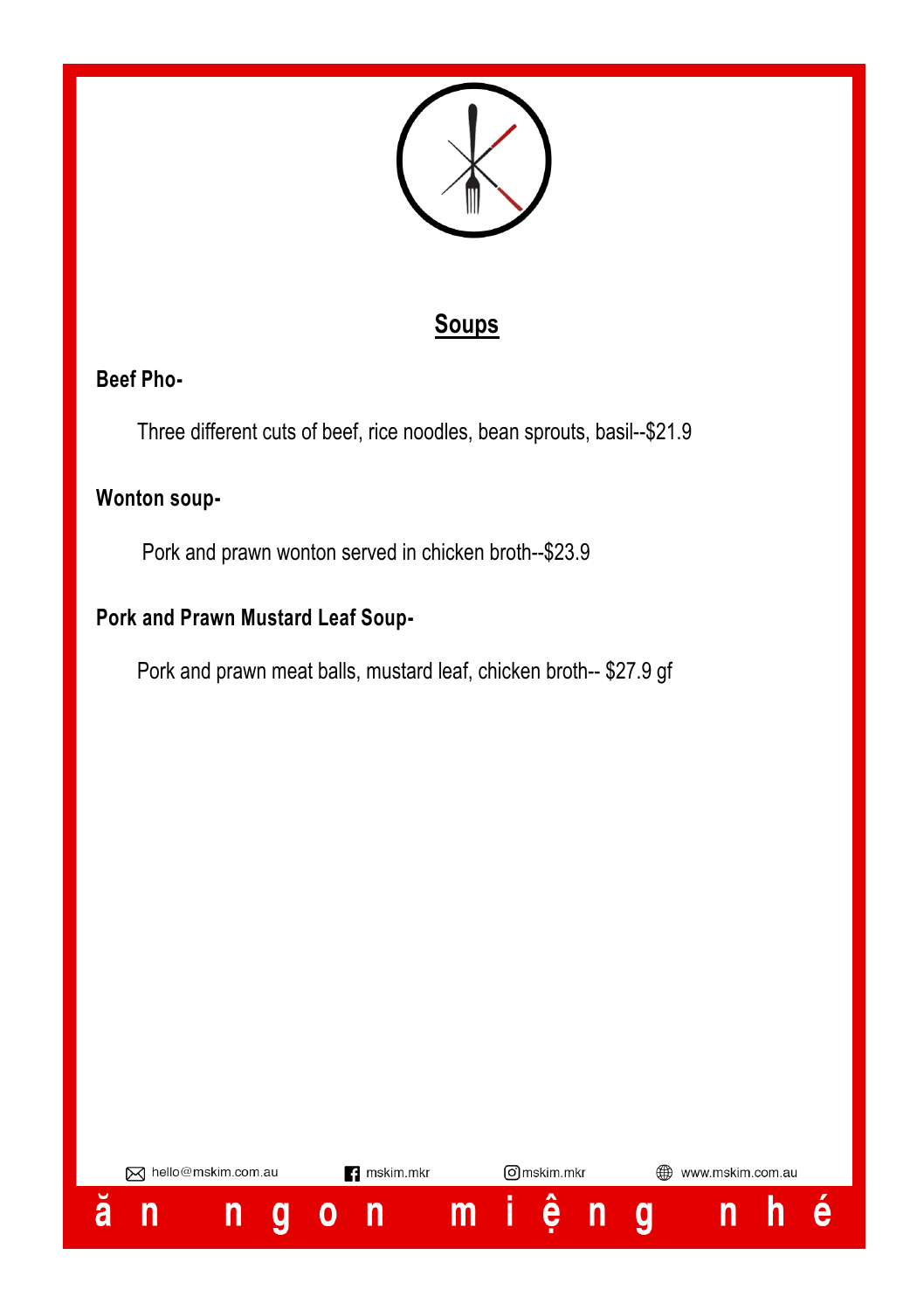

# **Vegetarians**

## **Vegetable Stir Fry-**

Wok tossed seasonal vegetable-- \$25.9 gf

#### **Salt and Pepper Tofu-**

Crispy tofu tossed in salt and pepper, served with Asian salad-- \$24.9 gf

#### **msKim Omelette-**

Seasonal vegetables, mushrooms and salad--\$26.9 gf

#### **Vermicelli Noodle-**

Tofu and vegetarian spring rolls with mixed salad soy dressing--\$23.9

# **Side**

**Steam Rice**-- \$3.9 gf

#### **Herbal Rice-**

Garlic, onion, shallots, ginger, lemon grass, kaffir lime leaf, chicken stock-- \$5.9 gf

## **Roti Bread**-- \$3.9